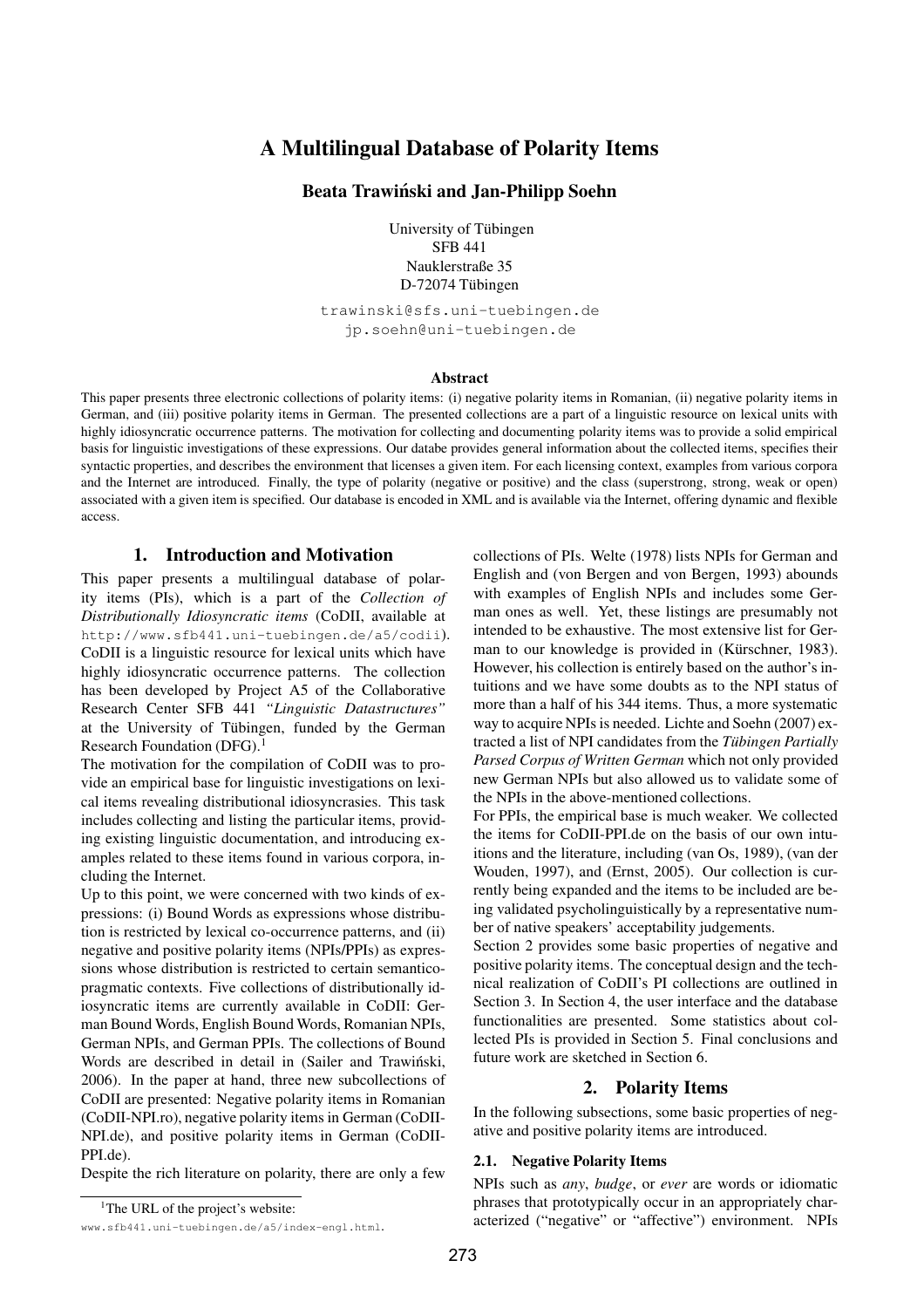have been studied intensely in several linguistic frameworks since Klima's seminal work on negation in English (Klima, 1964). They occur both in the scope of negation as well as in a variety of environments (such as interrogatives, antecedents of conditionals, the restrictor of superlative and universal NPs, complements of adversative predicates, etc.) which can more or less clearly be related to negation or affectiveness. The theory of van der Wouden (1997) conceptualizes the basic property of polarity sensitivity as collocational restrictions, regarding NPIs as collocates which have a meaning of their own and exhibit idiosyncratic restrictions on their contexts. This perspective is a consequence of the yet unresolved problem of generalizing over licensing contexts and possible inherent properties of PIs that render them sensitive to polarity. His theory predicts lexical idiosyncrasies in PIs which are related to those we observe in other elements with a varying degree of frozenness, such as idiomatic expressions. This is confirmed by our data we collected in CoDII. The fact that some lexical elements are sensitive to negativity does not follow from other properties. There are sets of (near-)synonyms (*sonderlich*/*besonders* 'particularly', *scheren*/*kummern ¨* 'care', *Hehl/Geheimnis* 'secret', or *von ungefähr/durch Zufall* 'by chance') in which the first item is an NPI and the second is not. Furthermore, there are cognate idioms in Dutch and German, one being an NPI and the other a PPI. In spite of all idiosyncrasies, van der Wouden classifies (analogously to Zwarts, 1997) PIs according to the logical strength of their licensing contexts: classical negation (anti-morphic, such as *not*), regular negation (anti-additive, such as *nobody* or *never*), and minimal negation, which is downwardentailing (such as *hardly*). He establishes three categories of NPIs, cf. the following table.

| NPI         | negation  |  |                 |  |
|-------------|-----------|--|-----------------|--|
|             | classical |  | regular minimal |  |
| superstrong |           |  |                 |  |
| strong      |           |  |                 |  |
| weak        |           |  |                 |  |

### **2.2. Positive polarity items**

Although most attention has been paid to negative polarity items, the study of positive polarity items goes back as far as (Baker, 1970). Unlike NPIs, PPIs (such as *pretty*, *already*, or *would rather*) cannot occur in the scope of negation. Put differently, NPI-licensing contexts have an anti-triggering effect on PPIs. However, the documentation of PPIs in different languages is still very poor. Our current work serves to improve the empirical base for German. The distribution of PPIs is equally unclear as that of NPIs. Although in some theories PPIs are excluded from anti-morphic and anti-additive contexts and allowed in all other environments, van der Wouden makes the same (more finegrained) distinction as for NPIs.

| PPI         | <b>Negation</b> |         |         |
|-------------|-----------------|---------|---------|
|             | classical       | regular | minimal |
| superstrong |                 |         |         |
| strong      |                 |         |         |
| weak        |                 |         |         |

This concludes the introduction to polarity items. In the following sections, we describe the modeling and the representation of PIs in CoDII, and indicate how they can be accessed via the Internet.

## **3. Modeling and Representing PIs in CoDII**

Each PI is characterized in CoDII by four information blocks: General Information, Syntactic Information, Licensing Contexts and Class.

The block **GeneralInformation** identifies PIs by providing the particular PI, its English gloss, its English translation, possible expressions in which the PI occurs, and, if appropriate, the set of possible paraphrases of these expressions. Within the block **Syntactic Information**, details on the syntactic category of the PI and, if appropriate, the syntactic structure of the expression in which the PI occurs, are specified. For the syntactic description of German NPIs and PPIs and expressions in which they occur, the Stuttgart-Tübingen Tagset  $(STTS)^2$  has been used. For the syntactic description of Romanian NPIs, we used the (modified) tagset from the Multilingual Text Tools and Corpora for Central and Eastern European Languages (MULTEXT-East $)^3$ .

The block **Licensing Contexts** provides information on the environment that licenses a given PI. The following licensing contexts are taken into account:

- Clausemate negation (cmn): There is a negation particle (*not*) in the same clause.
- Non-clausemate negation (ncnm): Negation particle (*not*) occurs in the matrix clause, while the PI appears in the subordinate clause.
- N-Word (nw): PI is in the scope of an N-Word such as *nobody*, *nothing*, *never* or in their equivalent terms in the other languages.
- '*kein*-negation' (kein): PI is in the scope of *kein* (for German).
- *without*: PI is in the scope of *without*.
- Universal quantifier (univ): PI is in the restrictor of a universal quantifier.
- Other downward-entailing contexts (dent): PI is in the scope of a downward-entailing expression such as *few* or *hardly*.
- *only*: PI is in the scope of *only*.
- Negative verb (nv): PI is in the scope of a non-factive predicate such as *doubt*, *fear*, or *it is impossible / improbable that* or of an adversative attitude predicate such as *be surprised* or *regret*.
- Question (que): PI occurs within a question.
- Conditional (if): PI is in the restrictor of a conditional operator such as *if*.

<sup>2</sup> http://www.sfs.uni-tuebingen.de/Elwis/stts/stts.html 3 http://nl.ijs.si/ME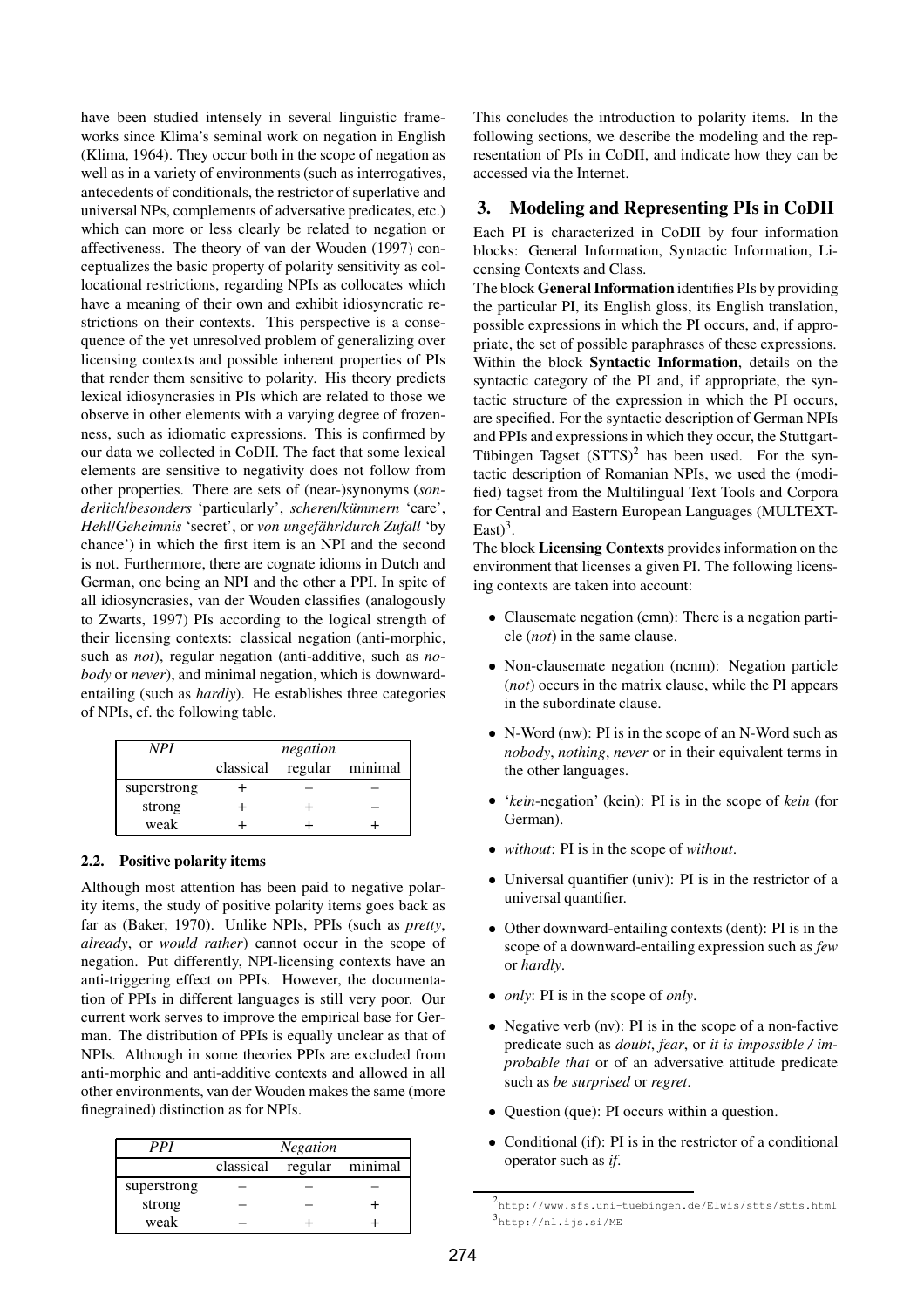- Comparative (comp): PI is in the restrictor of a comparative.
- Superlative (sup): PI is in the restrictor of a superlative.
- Imperative (imp): PI occurs within an imperative clause.

In addition, exceptional cases can be specified, i. e. corpus evidence for a PI that does not occur in a licensing context. For each licensing context, corresponding examples are provided. The examples for the Romanian NPIs have been acquired from the Romanian electronic corpus developed by Rada Mihalcea from the Department of Computer Science and Engineering at the University of North Texas (USA), from the Romanian electronic corpus developed at the Romanian Academy Center for Artificial Intelligence (RACAI), as well as from the Internet via Google. A number of examples have been constructed by Gianina Iordăchioaia, a native speaker of Romanian who collaborated on CoDII-NPI.ro. To acquire the examples for the German NPIs and PPIs, we consulted corpora of the Mannheim Institute of German Language<sup>4</sup> and the Internet via Google.

Finally, the block **Class** specifies the type of polarity, which is *negative* in the case of NPIs and *positive* in the case of PPIs, and the class associated with a given PI. In CoDII, we use the following classes of PIs with the following definitions:

- Superstrong:
	- **–** NPIs are superstrong if they are licensed only by antimorphic contexts (overt negation).
	- **–** PPIs are superstrong if they are incompatible with downward-entailing, anti-additive (comprising n-words and *without*) and antimorphic contexts.
- Strong:
	- **–** NPIs are strong if they are licensed by antimorphic and anti-additive contexts.
	- **–** PPIs are strong if they are compatible with downward-entailing contexts but incompatible with anti-additive and antimorphic ones.
- Weak:
	- **–** NPIs are weak if they are licensed by antimorphic, anti-additive, and downward-entailing contexts (plus the remaining ones).
	- **–** PPIs are weak if they are compatible with downward-entailing and anti-additive contexts but incompatible with antimorphic ones.
- Open: for undefined classification.

The element dii-list consists of a list of dii-entry elements, whose content is composed of a set of elements which identify PIs (dii), describe documentation on each PI (dii-classification), present syntactic properties of PIs (dii-syntax), and specify licensing contexts of PIs (licensers). Figure 1 and Figure 3 present fragments of the CoDII-XML-encoding of the German PPI *ziemlich* 'pretty' and the German NPI *sonderlich* 'particularly', respectively, according to this representation model. As the XML-representation in Figure 1 shows, the German PPI *ziemlich* can only occur within a question, in the scope of a conditional operator such as *if*, in the scope of *nur* 'only', and in the scope of a superlative. On this basis, we classified this PPI as a strong PPI. The description in Figure 3 demonstrates that the German NPI *sonderlich* can be licensed by clausemate and non-clausemate negation, can occur in the scope of *kein*, of an n-word such as *niemand* 'nobody' or *niemals* 'never', of a downward-entailing expression, of a non-affirmative predicate or of an adversative attitude predicate, and in the scope of *ohne* 'without'. On the basis of these licensing contexts, we classified this NPI as weak.

All representations of examples associated with the PIs in CoDII are contained in the same document as the PIs themselves, and, as already indicated, are encoded by means of the element dii-examples. The content model of the element dii-examples consists of a list of example elements. The example elements are identified via the attribute id and are linked to the appropriate PIs by means of the attribute dii, specified at example, and the attribute hits, specified at the corresponding dii-entry elements. Finally, the content model of each example element consists of an example for a given item  $(01)$  and information on its source (source). Figure 2 and Figure 4 provide a corpus example for the German PPI *ziemlich* and a corpus example for the German NPI *sonderlich*, respectively.

CoDII-NPI.ro, CoDII-NPI.de and CoDII-PPI.de are internally encoded in XML. The DTD for CoDII has been specified in such a way that the element codii constitutes the document root and its instance is identified by the attribute type (for specifying the collection type) and the attribute xml:lang (for specifying the language the data come from). The content model of the element codii comprises two elements: dii-list, a list of PIs, and dii-examples, a list of examples.

<sup>4</sup>http://www.ids-mannheim.de/cosmas2/.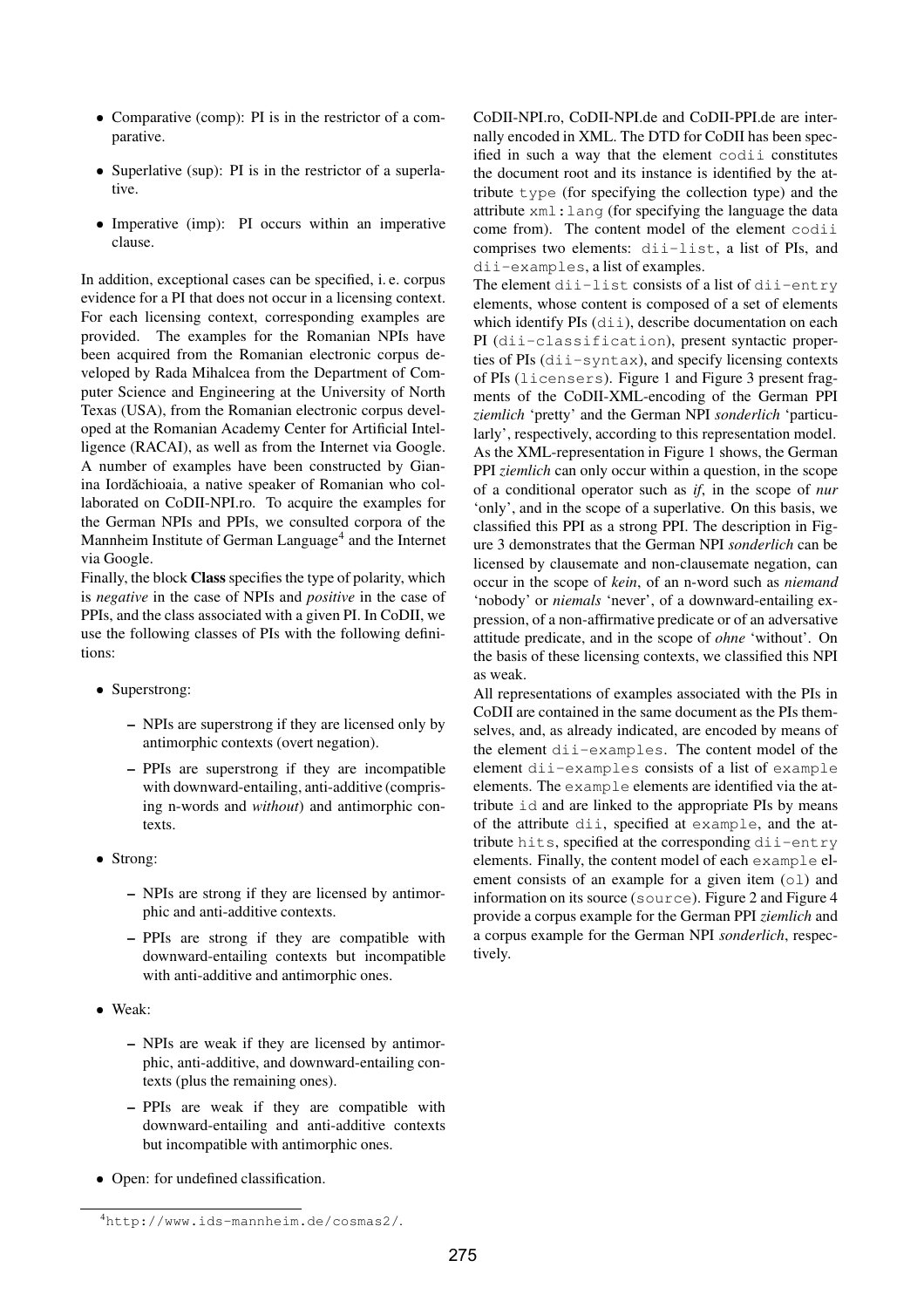```
<dii-entry id="ziemlich">
 <dii><ol>ziemlich</ol>
      <en>pretty</en>
 </dii>
 <dii-classification>
   <dii-class category="pi"
              subcategory="ppi"
              type="PPI-Project"
              class="strong"
              original-class="no">
   <bibliography bib-item="PPI-Project"/>
   </dii-class>
   <dii-class category="pi"
              subcategory="ppi"
              type="Wouden97"
              class="OPEN"
              original-class="no">
   <bibliography bib-item="Wouden:97"/>
   </dii-class>
 </dii-classification>
 <dii-syntax hits="ziemlich-01" cat="ADV">
   <dii-expression-syntax>
       ADV
   </dii-expression-syntax>
 </dii-syntax>
 <licensers>
   <cmn given="no"/>
   <ncmn given="no"/>
   <kein given="no"/>
   <nw given="no"/>
   <dent given="no"/>
   <nv given="no"/>
   <que given="yes" hits="ziemlich-02"/>
   <imp given="no"/>
   <if given="yes" hits="ziemlich-03"/>
   <without given="no"/>
   <only given="yes" hits="ziemlich-04"/>
   <univ given="no"/>
   <comp given="no"/>
   <sup given="yes" hits="ziemlich-05"/>
   <exc given="no"/>
 </licensers>
</dii-entry>
```

```
Figure 1: CoDII-XML-representation of the German PPI
ziemlich
```

```
<dii-entry id="sonderlich">
<dii><ol>sonderlich</ol>
      <en>particularly</en>
 </dii>
<dii-classification>
  <dii-class category="pi"
              subcategory="npi"
              type="A5" class="weak"
              original-class="no">
  <bibliography bib-item="A5"/>
   </dii-class>
   <dii-class category="pi"
              subcategory="npi"
              type="Kuerschner83"
              class="OPEN"
              original-class="no">
  <bibliography bib-item="Kuerschner:83"/>
   </dii-class>
 </dii-classification>
 <dii-syntax hits="sonderlich-01" cat="ADV">
   <dii-expression-syntax cat="ADV">
       ADV
   </dii-expression-syntax>
</dii-syntax>
 <licensers>
   <cmn given="yes" hits="sonderlich-01"/>
   <ncmn given="yes" hits="sonderlich-02"/>
   <kein given="yes" hits="sonderlich-03"/>
   <nw given="yes" hits="sonderlich-04"/>
   <dent given="yes" hits="sonderlich-05"/>
   <nv given="yes" hits="sonderlich-06"/>
   <que given="no"/>
   <imp given="no"/>
   <if given="no"/>
   <without given="yes" hits="sonderlich-07"/>
   <only given="no"/>
   <univ given="no"/>
   <comp given="no"/>
   <sup given="no"/>
   <exc given="no"/>
 </licensers>
</dii-entry>
```
Figure 3: CoDII-XML-representation of the German NPI *sonderlich*

```
<example dii="ziemlich" id="ziemlich-01">
  <source corpus="cosmasII">
Mannheimer Morgen, 18.09.2000
  </source>
  \langle 0 1 \rangleDas bedeutet angesichts des morschen Zustandes
der Holzgebude eine Menge Arbeit.
Auch das Gelnde ist ziemlich verwahrlost.
  \langle/\circl></example>
```
Figure 2: CoDII-XML-representation of a corpus example for the German PPI *ziemlich*

```
<example dii="sonderlich" id="sonderlich-06">
  <source corpus="google">
http://www.tjansen.de/blog/2005_01_01_archive.html
  </source>
  <sub>ol</sub></sub>
     Illegale Inhalte gibt es sicherlich genug,
     aber ich bezweifle, dass die sonderlich
     gut auf den Gerten funktionieren.
  \langle/ol>
</example>
```
Figure 4: CoDII-XML-representation of a corpus example for the German NPI *sonderlich*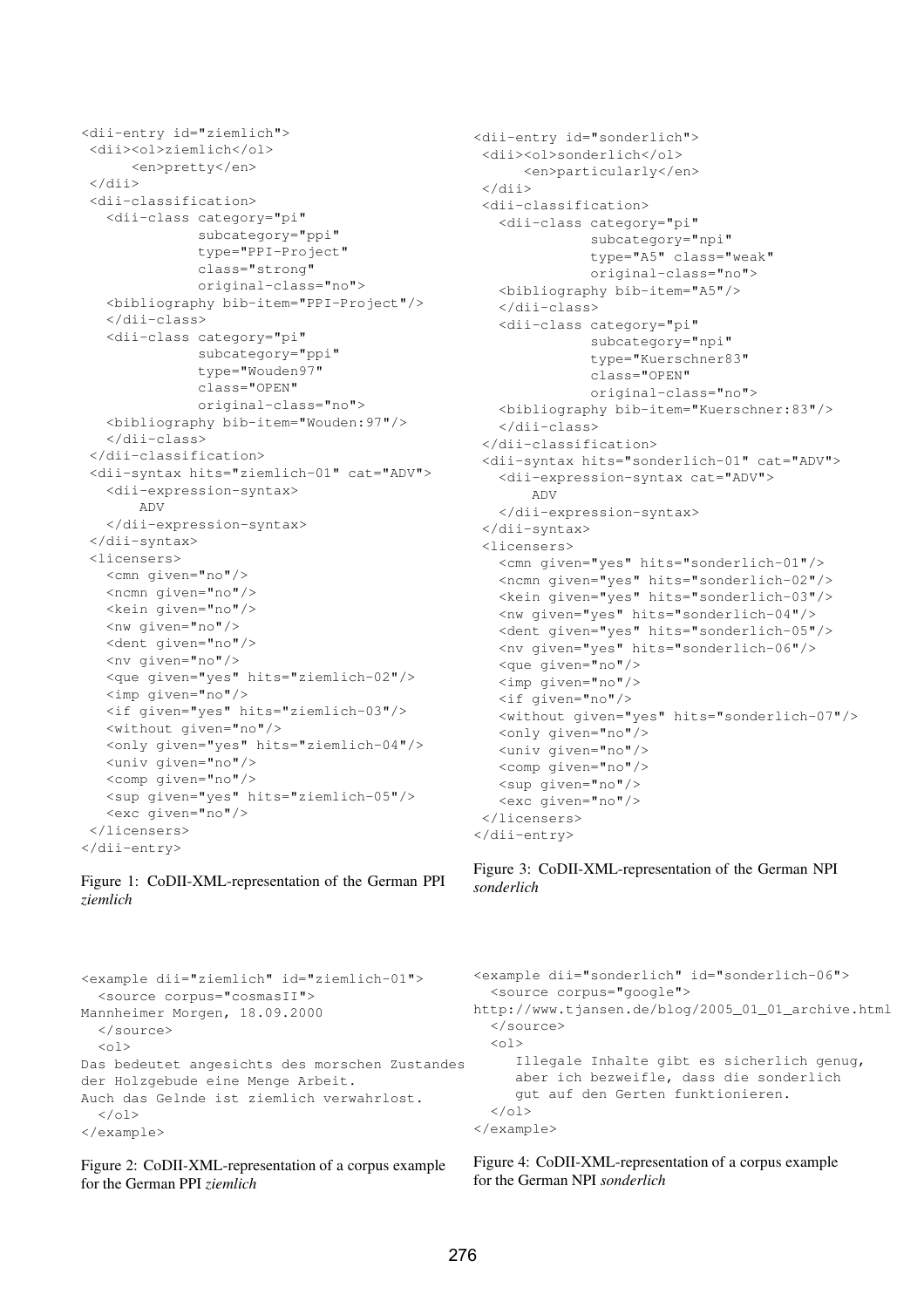## **4. Accessing the Database via the Internet**

CoDII-NPI.ro, CoDII-NPI.de and CoDII-PPI.de are freely accessible on the Internet at http://www.sfb441.uni-tuebingen.de/a5/codii. Figure 5 shows the browser display of the German NPI *sonderlich*, including an example.

The browser display in Figure 5 presents the CoDII-XMLdescription of the NPI *sonderlich* in Figure 3 and the CoDII-XML-representation of the examples for this NPI in Figure 4. Comments, information about the classification systems, used tags, licensing contexts and the relevant examples can be obtained by clicking on the links in this display.

CoDII-NPI.ro, CoDII-NPI.de and CoDII-PPI.de not only compile, document and (alphabetically) list PIs, but they also offer dynamic and flexible access. Integrating CoDII into the Open Source XML database eXist (http://exist.sourceforge.net), has opened the possibility of searching for particular lemmas, syntactic properties, licensing contexts and classifications.

# **5. Some Statistics about the Collected PIs**

The integration of CoDII collections in a database not only allows for a flexible search but also makes it possible to quickly acquire statistical facts about the items.<sup>5</sup> For example, one can see that the overwhelming majority of German NPIs are verbs or verb phrases (62%, e. g. *ausstehen können* 'can stand'), followed by adverbs (18%, e.g. *jemals* 'ever'), nouns or noun phrases (14%, e. g. *Deut* 'a tittle'), and prepositional phrases (6%, e. g. *von ungefahr ¨* 'by chance'). The classification by (Zwarts, 1997) or (van der Wouden, 1997) is reflected in our collection as follows: 71% are categorized as weak NPIs (e. g. *Deut*), 23% as strong (e. g. *sich beirren lassen* 'to let oneself be misled') and 6% as superstrong NPIs (e. g. *weiter verwunderlich* 'very remarkable'). Turning to PPIs, the situation is quite different. 46% of all German PPIs are adverbs (e. g. *durchaus* 'absolutely'), followed by 38% verbs or verb phrases (e. g. *munkeln* 'rumor'). 16% of PPIs in our collection are adjectives (e. g. *ziemlich* 'pretty'). Concerning the classification, we find 3 weak PPIs (e. g. *schon* 'already'), 36 strong ones (e. g. *durchaus*), and 11 superstrong PPIs (e. g. *stockdumm* 'utterly stupid').

# **6. Conclusions and Outlook**

CoDII-NPI.de currently includes 84 German NPIs, CoDII-PPI.de includes 52 German PPIs, and CoDII-NPI.ro includes 58 Romanian NPIs. The items of CoDII-NPI.ro correspond to the English, German and Dutch NPIs discussed in linguistic literature, since there is no specific collection of Romanian NPIs available. The collections are work in progress and as such are currently being expanded. They already reveal the great variety that exists among PIs. The obvious question is whether to treat the different parts-ofspeech, idioms and non-idioms, quantifiers, verbs, etc. – all being PIs – in a uniform way. Discovering subclasses and (re)categorizing PIs is work that is on our agenda as well.

Thus, lexical items with an idiosyncratic distribution are challenging data for both lexicographers and theoretical linguists. In our opinion, a considerable part of the problems is due to the lack of comprehensive, systematic and easily accessible resources which document the empirical facts. A better knowledge of their relevant properties may provide a basis for their satisfactory theoretical description and for adequate specifications of their usage which in turn will be helpful for developing educational materials and computational tools for natural language processing.

The well established international encoding standard and the linguistically motivated internal data structure of CoDII will make it possible to add further languages, classifications and to create collections of other types of items.

# **7. References**

- C. Lee Baker. 1970. Double Negatives. *Linguistic Inquiry*, 1:169–186.
- Thomas Ernst. 2005. On Speaker-Oriented Adverbs as Positive Polarity Items. Electronic Poster for the Workshop: Polarity From Different Perspectives, New York University, 11.–13.03.2005.
- Edward Klima. 1964. Negation in english. In J. A. Fodor and J. Katz, editors, *The Structure of Language*, pages 246–323. Prentice Hall, Englewood Cliffs, New Jersey.
- Wilfried Kürschner. 1983. Studien zur Negation im *Deutschen*. Gunter Narr, Tubingen. ¨
- Timm Lichte and Jan-Philipp Soehn. 2007. The Retrieval and Classification of Negative Polarity Items using Statistical Profiles. In Sam Featherston and Wolfgang Sternefeld, editors, *Roots: Linguistics in Search of its Evidential Base*. Mouton de Gruyter.
- Manfred Sailer and Beata Trawiński. 2006. The Collection of Distributionally Idiosyncratic Items: A Multilingual Resource for Linguistic Research. In *Proceedings of the 5th International Conference on Language Resources and Evaluation, LREC 2006*, pages 471–474, Genoa, Italy.
- Ton van der Wouden. 1997. *Negative Contexts. Collocation, polarity and multiple negation*. Routledge, London and New York.
- Charles van Os. 1989. *Aspekte der Intensivierung im Deutschen*. Gunter Narr, Tubingen. ¨
- Anke von Bergen and Karl von Bergen. 1993. *Negative Polaritat¨ im Englischen*. Gunter Narr, Tubingen. ¨
- Werner Welte. 1978. Negationslinguistik. Ansätze zur *Beschreibung und Erklarung ¨ von Aspekten der Negation im Englischen*. Wilhelm Fink Verlag, Munich.
- Frans Zwarts. 1997. Three Types of Polarity. In F. Hamm and E. W. Hinrichs, editors, *Plurality and Quantification*, pages 177–237. Kluwer Academic Publishers, Dordrecht.

<sup>5</sup>All data are as of March 2008.